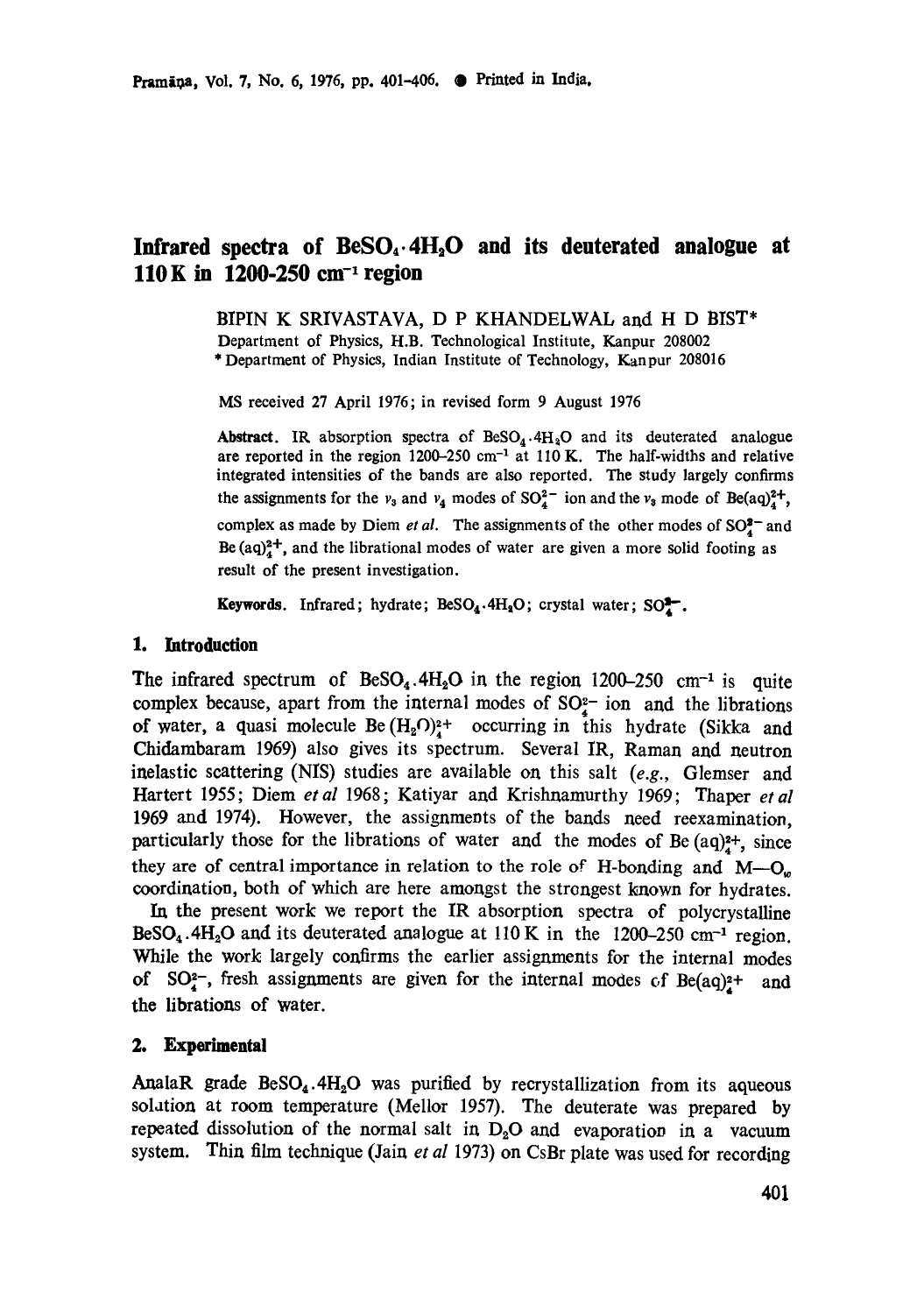the spectra, but high deuteration spectra were checked using the nujcl mull technique. The spectra were recorded on Perkin-Elmer 521 IR spectrophotometer. The frequency scale was calibrated against the peaks of polystyrene and indene. For sharp and isolated bands the accuracy is  $+ 2 \text{ cm}^{-1}$ . The observed spectra were analysed giving Lorentzian shape to the components. Such analysis is justified when band widths are much larger compared to the instrumental slit width (Bartoli and Litovitz 1972). We used the principle of minimum number of components warranted by the observed curve and the most consistent intensity distribution as between repeated t ials. The positions thus obtained may be accurate to  $\pm$  5 cm<sup>-1</sup> and intensities to  $\pm$  20% in most cases.

For low temperature, liquid nitrogen was used as the coolant for a copper block which held the sample. The temperature at the sample was measured with a calibrated thermocouple.

#### **3. Results**

The spectrum of the hydrate at 110 K is given in figure 1 along with the Lorentzian analysis. The corresponding spectrum of the deuterate is given in figure  $2$ . The band positions, haif-widths, integrated intensities and assignments are given in table 1. The polarizations shown are those cf the bands in corresponding positions observed by Diem *et al* (1968) in the polarised IR reflection spectra of the single crystals at 14 K,



Figure 1. Infrared absorption spectrum of a thin film of  $\text{BeSO}_4$ .4H<sub>2</sub>O at 110 K in 1200-250 cm<sup>-1</sup> region. Solid curve shows the observed spectrum while the **broken curves show the** Lorentzian components.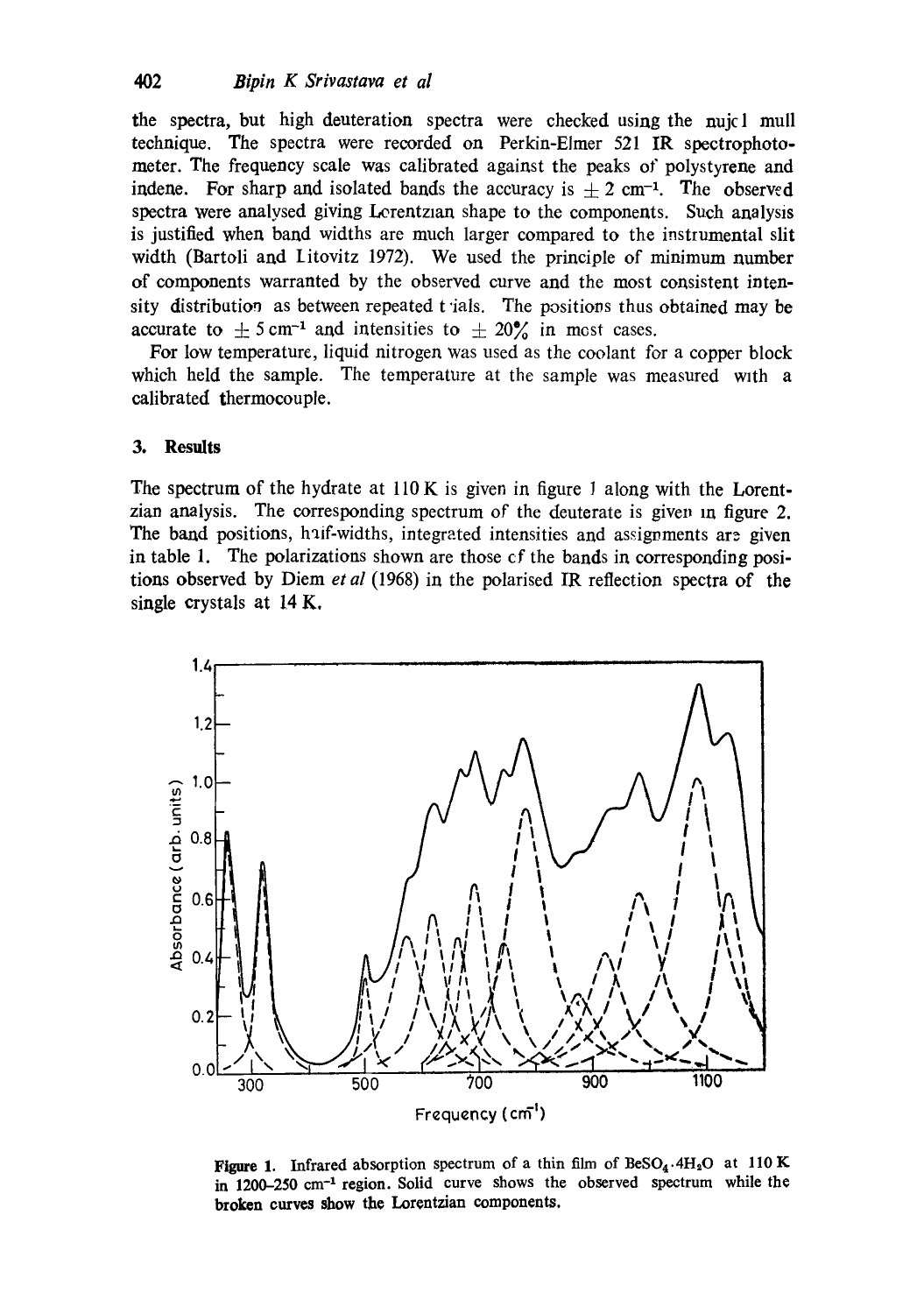**Table 1.** IR absorption bands of  $BesO_4$  ·  $4H_2O$  and its deuterate at 110 K in the region 1200-250 cm<sup>-1</sup> along with their assignments. In paranthesis the first figure gives the half-width in cm<sup>-1</sup>, the second gives the relative integrated intensity obtained as the product of half-width and peak intensity and normalized to 100 for the stronger component of  $v_8(SO_4^{2-})$  mode.

| $v_H$ (hydrate)<br>$(cm^{-1})$                               | $v_D$ (deuterate)<br>$\text{cm}^{-1}$ )                  | $v_H/v_D$                                    |                                          | Assignment+                              |
|--------------------------------------------------------------|----------------------------------------------------------|----------------------------------------------|------------------------------------------|------------------------------------------|
| 1143 (70, 50)⊥*<br>1078 (95, 100) L. I                       | $1135(60,30)$ $\perp$<br>1078 (100, 100) $\perp$ , 1 00) | $1.01 +$                                     | $v_3^1$<br>$v_3^2$                       | $SO_4^2$ -                               |
| 982 (90, 60)⊥<br>923 (80, 35)                                | $858(70, 50)$ $\perp$<br>$900 (\sim 60, 10)$             | $\begin{bmatrix} 1.14 \\ 1.02 \end{bmatrix}$ | $\frac{v_3^1}{v_3^2}$                    | Be $(aq)_4^{2+}$ **                      |
| 878 (80, 20)<br>784 (80, 75)                                 | $810 (\sim 60, 10)$<br>770 (90, 70)                      | 1.08 <sub>1</sub><br>1.02                    | $v_4$ <sup>1</sup><br>$v_4$ <sup>2</sup> | Be $(aq)_4^2$ <sup>+</sup>               |
| 745 (50, 25)⊥<br>693 (50, 35) $\perp$                        | 534 $(25, 10)$<br>475 (30, 10) $\perp$                   | $\begin{bmatrix} 1.40 \\ 1.45 \end{bmatrix}$ |                                          | Rock (H <sub>2</sub> O/D <sub>2</sub> O) |
| 663 (40, 20)⊥<br>618 (50, 30) $\perp$<br>$575 (\sim 70, 40)$ | 673(30, 25)<br>618 (40, 20) $\perp$<br>592 (20, 15)      | 0.99<br>1.00<br>$0.97$ J                     | $v_4^1$<br>$v_4^2$<br>$v_4^3$            | $SO_4^2$                                 |
| $\sim$ 610ª                                                  | 442 (40, 30)                                             | $1 - 38$                                     |                                          | $Wag (H_2O/D_2O)$                        |
| 502(20, 5)                                                   | 500 (30, 20)                                             | 1.00                                         | $v_{2}$                                  | $SO_4^2$                                 |
| 323(25, 20)<br>266 (30, 25)                                  | 311(30, 30)<br>261 (20, 20)                              | 1.04<br>1.03                                 |                                          | $v (Be (aq)42+ \cdots SO42-)$            |

\* Polarization data are taken from the work of Diem et al (see text).  $\perp$  and || show polarization with respect to the z-axis of the crystal. Corresponding to  $v_H = 1078$  cm<sup>-1</sup> Diem et al. observed two bands (one 1, and one ||);  $v_B = 878$  cm<sup>-1</sup> and  $v_D = 810$  cm<sup>-1</sup> were not observed by Diem et al; and  $v_R = 266$  cm<sup>-1</sup> and  $v_D = 261$  cm<sup>-1</sup> fall outside the range of Diem et al's study.

+ Assignments of  $v_3$  and  $v_4$  modes of SO<sub>4</sub><sup>2-</sup> and of  $v_3$ <sup>1</sup> mode of Be (aq)<sub>4</sub><sup>2+</sup> match well with those given by Diem et al.

\*\* Be  $(aq)_4^{2+}$  is the tetrahedral aquo-complex quasi-molecule.

<sup>*a*</sup> Taking cue from the strong band 610 cm<sup>-1</sup> (||) observed by Diem *et al* (see text). In our spectra this band would be obscured by the 618 cm<sup>-1</sup> band. Part of the intensity shown for that band thus belongs to Wag  $(H_2O/D_2O)$ .

#### **Discussion** 4.

#### (i) Assignments: General and  $SO_4^{2-}$  modes

Our absorption spectra of powdered samples at 110 K match largely with those reported by Diem et al (1968) using reflection of polarized IR radiation from single crystals at 14 K. Hence their information about the polarization may be used for bands observed in corresponding positions by us. Among the notable differences (as expected from the different processes of study), two weak bands listed by them in deuterate spectrum at 923 and 410 cm<sup>-1</sup> are not observed by us, and the bands observed by us at 900 and 810 cm<sup>-1</sup> in the deuterate and at 878 cm<sup>-1</sup> in the hydrate were not observed by them. Presumably our 900 cm<sup>-1</sup> band corresponds to their band at 923 cm<sup>-1</sup>. The region below 300 cm<sup>-1</sup> was not covered by Diem et al. Intensitywise the only major departure is that a very strong band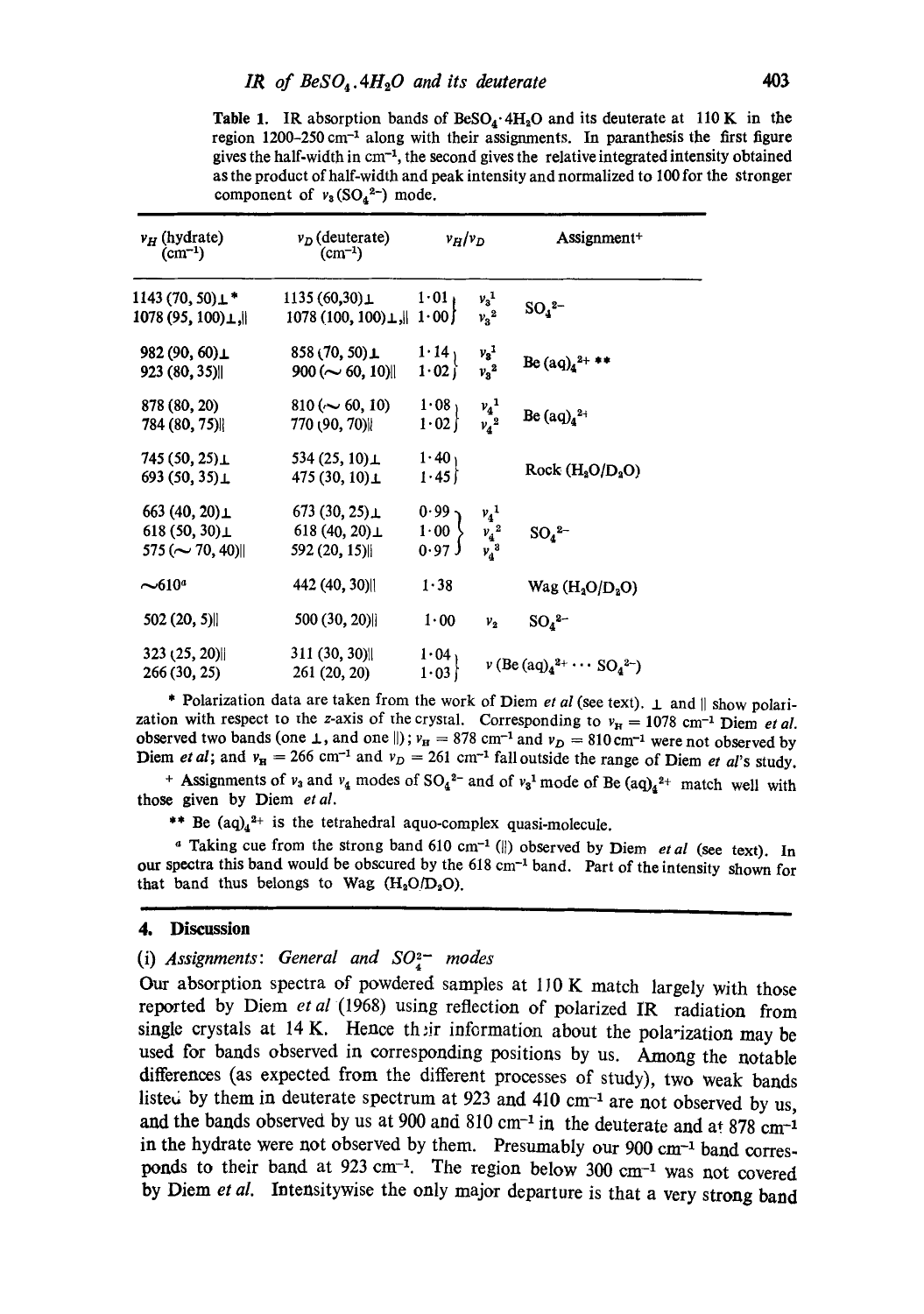

**Figure 2.** Infrared absorption spectrum of nujol mull of  $\text{BeSO}_4 \cdot 4\text{H}_2\text{O}$  (on CsBr plates) at 110 K in 1200–250 cm<sup>-1</sup> region. Solid curve shows the observed spectrum while the broken curves show the Lorentzian components.

observed by them at  $\sim 610 \text{ cm}^{-1}$  (||) is not observed by us separately from the band at  $618 \text{ cm}^{-1}$  which has only medium intensity.

For assignments the three main criteria are: the ratio  $v_H/v_D$  of a band position in the hydrate to that in the deuterate, the p. larization of bands and the intensity distribution. Assuming that no noticeable structural change occurs on deuteration, the SO<sub><sup>2</sub>-</sup> bands are sorted out by  $v_H/v_D = 1.00$ . Then the water libra-</sub> tions and the internal modes of Be (aq)<sup>2+</sup> complex are marked by  $v_H/v_D \sim 1.4$  and  $\sim$  1.05 respectively. Table 1 shows that all the bands observed in the hydrate and the deuterate can be correlated and scrted out for assignments on this basis It is interesting that the correlation holds true as regards the polarization of the corresponding bands in the hydrate and the deuterate. Also it is found that the intensities of the bands in the spectra of the two isotropic analogues correlate satisfacterily. Minor departures are to be attributed to the shifts in coupling effects on deuteration (Berenblut *etal* 1973).

As regards the SO<sub>4</sub>- mode vibrations, our assignments for the  $v_3$  and  $v_4$  modes agree with those of Diem *et al* (1968). The fi rbidden  $v_2$  mode, which is allowed at  $S_4$  site in the present case, should be of small half-width. We therefore assign the bands at  $v_H = 500 \text{ cm}^{-1}$ ,  $v_D = 502 \text{ cm}^{-1}$  to this mode. The band at 982 cm<sup>-1</sup> in the hydrate is close in position to the  $v_1$  mode of free SO<sub> $2$ </sub>-. But no corresponding band is observed in the deuterate and both the intensity and half-width cf the band are much too large for a mode disallowed (Tayal *et al* 1974) at  $S_4$ site. Hence the 982 cm<sup>-1</sup> band is attributed to  $Be(a\zeta)_4^{2+}$ , in spite of the fact that  $v_H/v_D$  ratio in this case is somewhat larger, being 1:14 compared with the expected  $\sim$ 1.05.

#### (ii) *Internal modes of Be* (aq)<sup>2+</sup> complex tetrahedron

In table 1 four cf the observed bands are attributed to the  $Be(aq)^{z+}$  complex.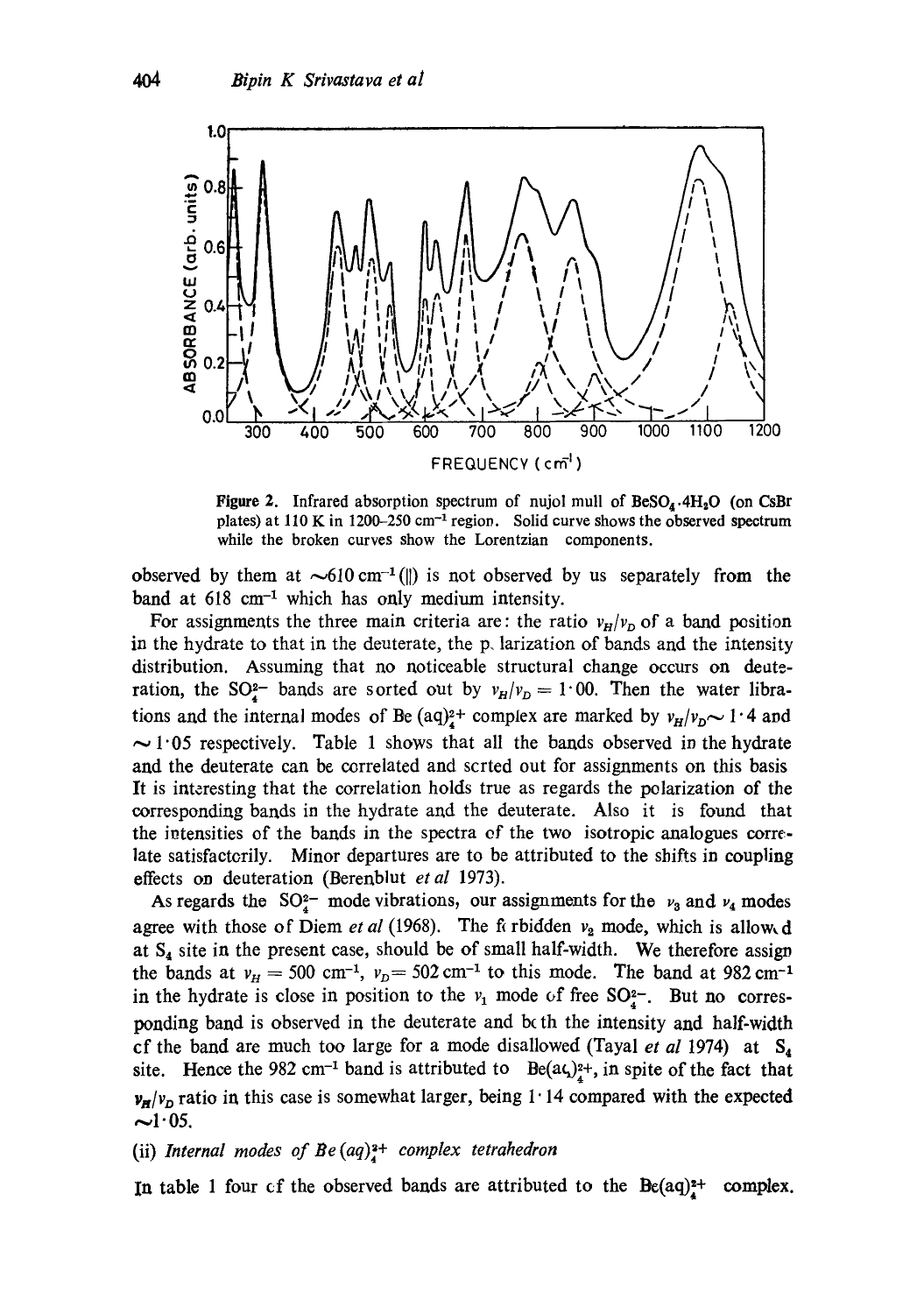The crystal structure data (Sikka and Chidambaram 1969 show that the  $Be(aq)^2$ + tetrahedron has linear symmetry (S-O bond lengths are equal) and is only angularly distorted. Thus the  $v_1$  mode would not appear in infrared. The observed bands have thus to be attributed to  $v_3$  and  $v_4$  modes. In line with the general convention  $(v_3 > v_4)$  we have attributed the two higher frequency bands to  $v_3$ modes (consistent with Diem *et al's* assignments in the hydrate) and the two lower frequency bands to  $v_4$  modes. Out of the available four sites  $(C_1, C_2, D_2 \text{ and } S_4)$ under the group  $D_{2d}$ ,  $S_4$  is the nearest to satisfying the observed number of bands. At this site a component for  $v_2$  should also appear. In the present case this band may be too weak to distinctly show up.

The internal mode frequencies of  $Be(aq)^{2+}_{4}$  complex here observed ( $\sim$  900 cm<sup>-1</sup>) are high compared with those in metal-aquo complexes reported so far (Ross, 1972). In Al  $(H_2O)_4$  complex, for example, the highest frequency is only 540 cm<sup>-1</sup> (Ross 1972). The high frequency in  $Be(aq)^{2+}$  cannot be attributed to low Be mass alone, since in  $Li_2SO_4$ . H<sub>2</sub>O the Li- $O_w$  stretching frequency is as low as 447 cm -1 (Meshitsuke *etal* 197I) in spite of the light Li atom. Thus the occurrence of very high frequencies in the present case indicates that the  $Be-O_w$ bond is exceptionally strong.

We note that the  $v_3$  and  $v_4$  mode bands of Be(aq)<sup>2+</sup> fall much closer together than the corresponding ones of SO<sub>4</sub><sup>-</sup>. Also the intensities  $I(v_3^1 + v_3^2)$  and  $I(v_4^1 + v_4^2)$  are comparable (being 95 and 95 units in the hydrate; 60 and 80 units in the deuterate) whereas for  $SO_4^{2-}$  the  $v_3$  mode is far stronger than  $v_4$  mode. In this context we recall that although the complex  $Be(aq)^2$ <sup>+</sup> has the same geometry as the ion  $SO<sub>4</sub>$ , the bindings in the tw, cases are essentially different in nature. Amongst complexes close lying  $v_3$ ,  $v_4$  values are not unusual; thus in ion KSbF<sub>4</sub> they fall at 747, 550 cm<sup>-1</sup> respectively (Ross, 1972). Close lying  $v_3$ ,  $v_4$  would contribute to strong mixing of the modes and would make the intensities comperable. In Be(aq)<sup>2+</sup> the small mass of Be will further add to the mixing of the  $v_3$  and  $v_4$  modes.

# t iii) *Librational modes of water molecules*

All the bands assigned to water librations in the hydrate (745, 693 and  $\sim 610 \text{ cm}^{-1}$ ) have their counterparts in the deuterate with consistent frequency ratics, intensities and half-widths. Thaper *et al* (1974) have also assigned a single broad band at  $710 \text{ cm}^{-1}$  in their NIS spectra to water librations in this crystal. As for separate assignments for rocking, wagging and twisting modes, we note that the twisting mode is normally IR forbidden. In the present case  $C_1$  site symmetry (Srivastava *et al* 1976) could make it appear weakly. But none at the three observed bands is much weaker than the rest, and possibly this mode is absent. Among the observed bands, the close frequency shift ratios and comparable intensities of 745 and 693 cm<sup>-1</sup> bands would link them to one mode, leaving the 610 cm<sup>-1</sup> band to the other. For nearly harmonic potential the frequency shift ratios on deuteration are expected to be 1.32 for the wagging mode and  $1.43$  for the rocking mode (Van der Elsken and Robinson 1961). The observed ratios therefore suggest the assignment of  $610 \text{ cm}^{-1}$  to wagging and the other two to rocking. According to Miyazawa (1961) wagging band should be more intense than rocking. This  $P$ —6 (2pp).